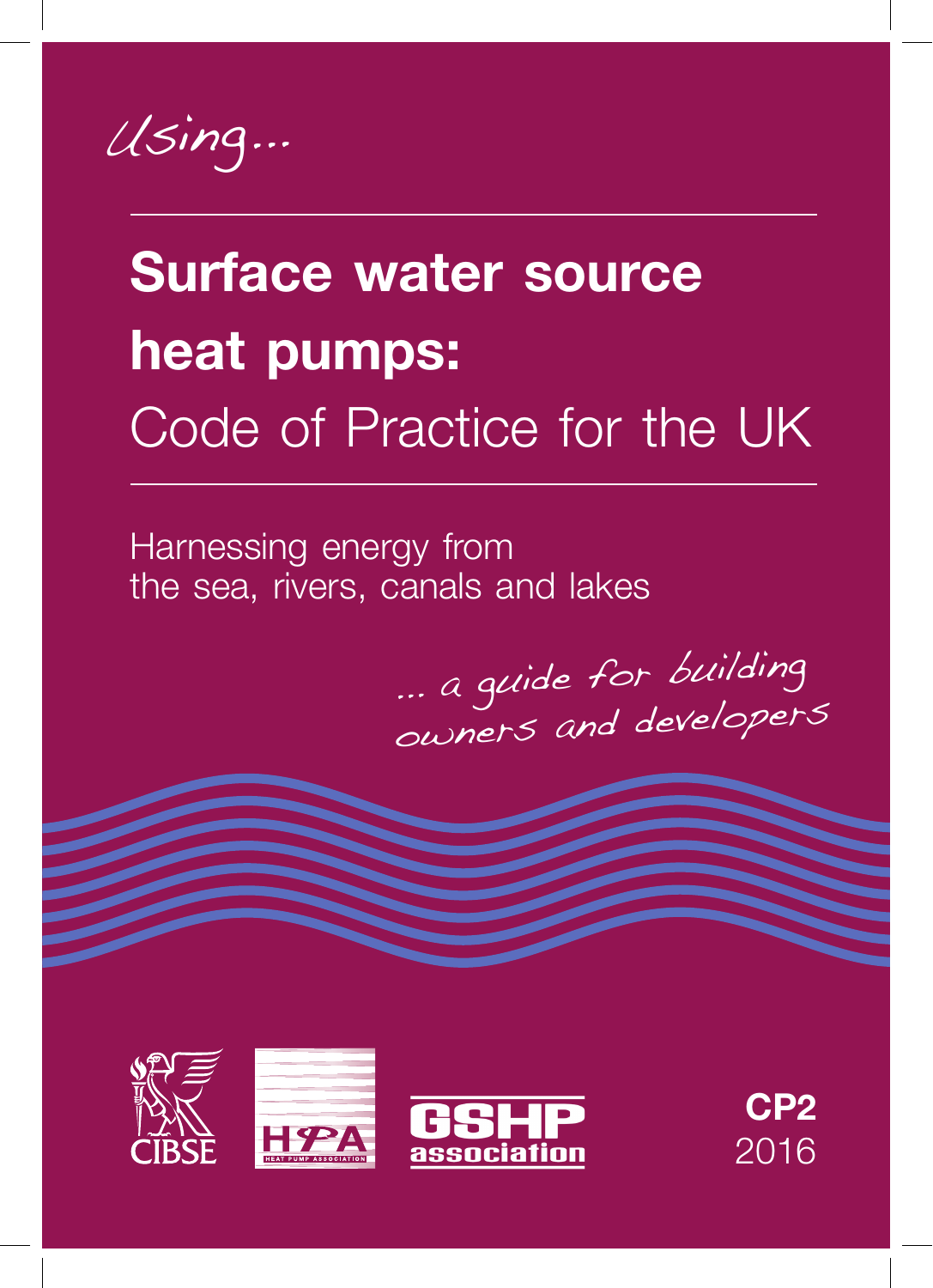## **How do water source heat pumps work?**

Heat pumps operate by extracting low grade heat from a source (this could be surface water, ground water, air or ground) upgrading it to a useful temperature for use in local heat networks or single buildings.

The water source heat pump can also be used for cooling by absorbing heat from a building or other similar load and transferring it into the source. (A domestic refrigerator is a small-scale example of a heat pump working in this way.) Alternatively, the heat rejected can be recycled for use by an alternative heating load or to provide domestic hot water.

The Code of Practice focuses on the use of surface water (i.e. rivers, lakes, canals, the sea) as the source.

The diagram to the right shows the key features of a typical system and the diagram below shows a scheme as used by the RNLI for its lifeboat houses.





*(Reproduced courtesy of the Royal National Lifeboat Institution)*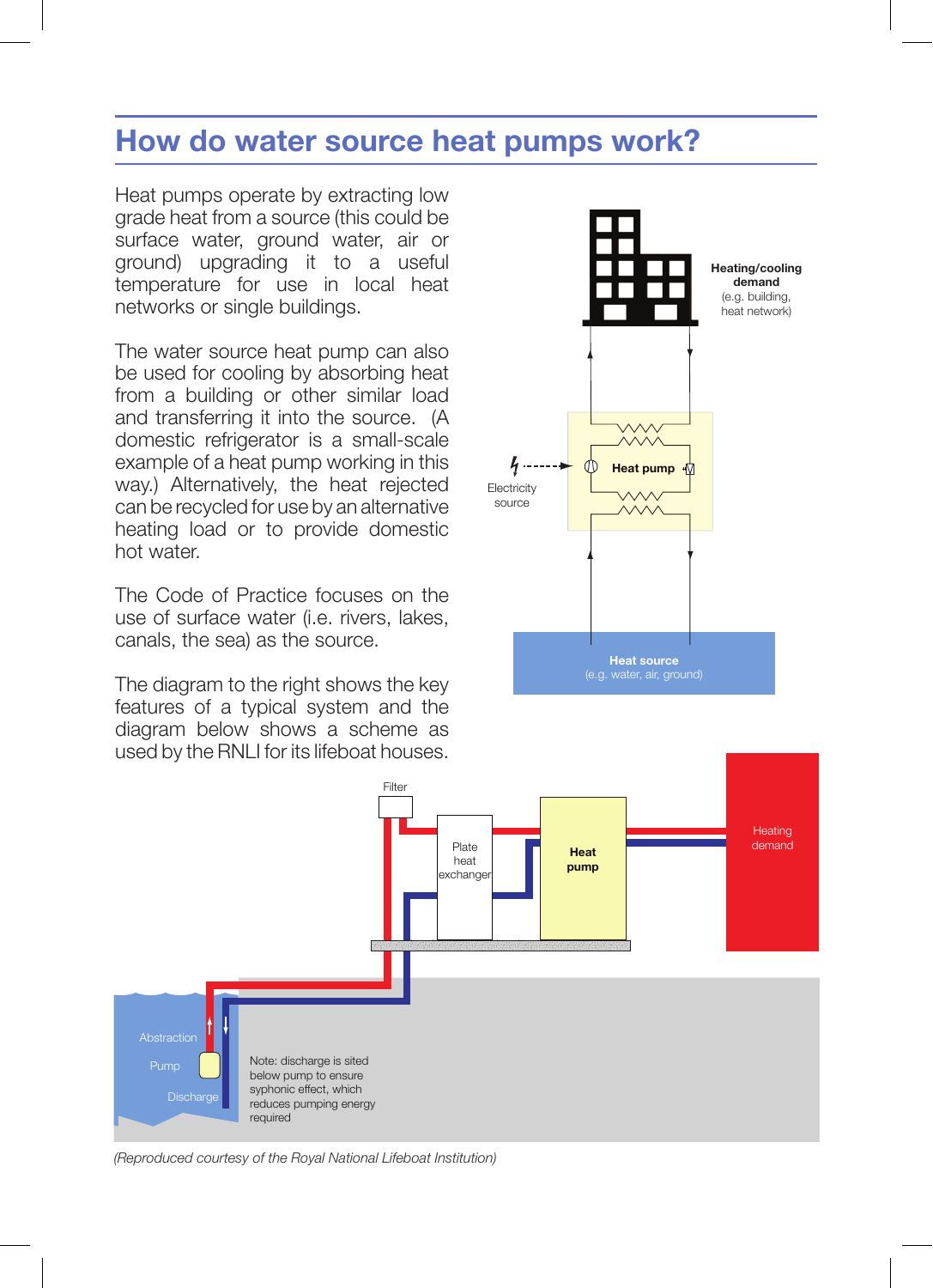# **What are the benefits of using a water source heat pump system?**

#### **Economic benefit**

In most cases the key motivating factor for installing a SWSHP system will be financial benefit through reduced energy bills:

- SWSHP systems can mitigate against rising energy costs and should provide attractive returns on investment.
- It is expected that, owing to uncertainty around the supply and security of fossil fuels, energy prices will rise, bringing increased financial benefit to the use of alternative, renewable energy sources.
- The UK Government's heat strategy identifies an important role for heat pumps and so there are various grants and incentives to encourage uptake of this technology (see Appendix B).
- The increased capital cost of the heat pump system should be compensated by the operating and maintenance cost savings, which can be substantial when accrued over the whole life of the building.
- Use of a heat pump should bring additional cost savings that are often overlooked. For instance, if substituting for a conventional gas boiler then gas supply and a flue will not be needed.
- As heat pump systems can be used for heating and cooling simultaneously they can be designed to allow thermal energy

to be economically reused within the same system rather than generated or rejected, which offers opportunities for carbon-, energy- and cost-efficient systems.

These balanced systems are more compact and may be located in a basement plantroom. The roof space released can be extremely valuable.

#### **Environmental and reputational benefit**

SWSHPs are a low carbon alternative to using fossil fuels and so benefit the environment. They are therefore an excellent opportunity for individuals or organisations to reduce their carbon footprint and demonstrate corporate social responsibility.

#### **Legislative requirements**

There is an increasing amount of national and international legislation aimed at decarbonising UK heat supply, such as the Climate Change Act 2008 or Energy Performance of Buildings Directive. Use of heat pump systems are one of the ways to comply with this legislation.

Planning regulations often require new developments to include a proportion of renewable technology in order to reduce carbon emissions. Where developments are near to surface water it presents an opportunity to recover renewable heat using SWSHPs. Although less well known than ground and air source, surface water source heat pumps offer a good way to meet planning requirements.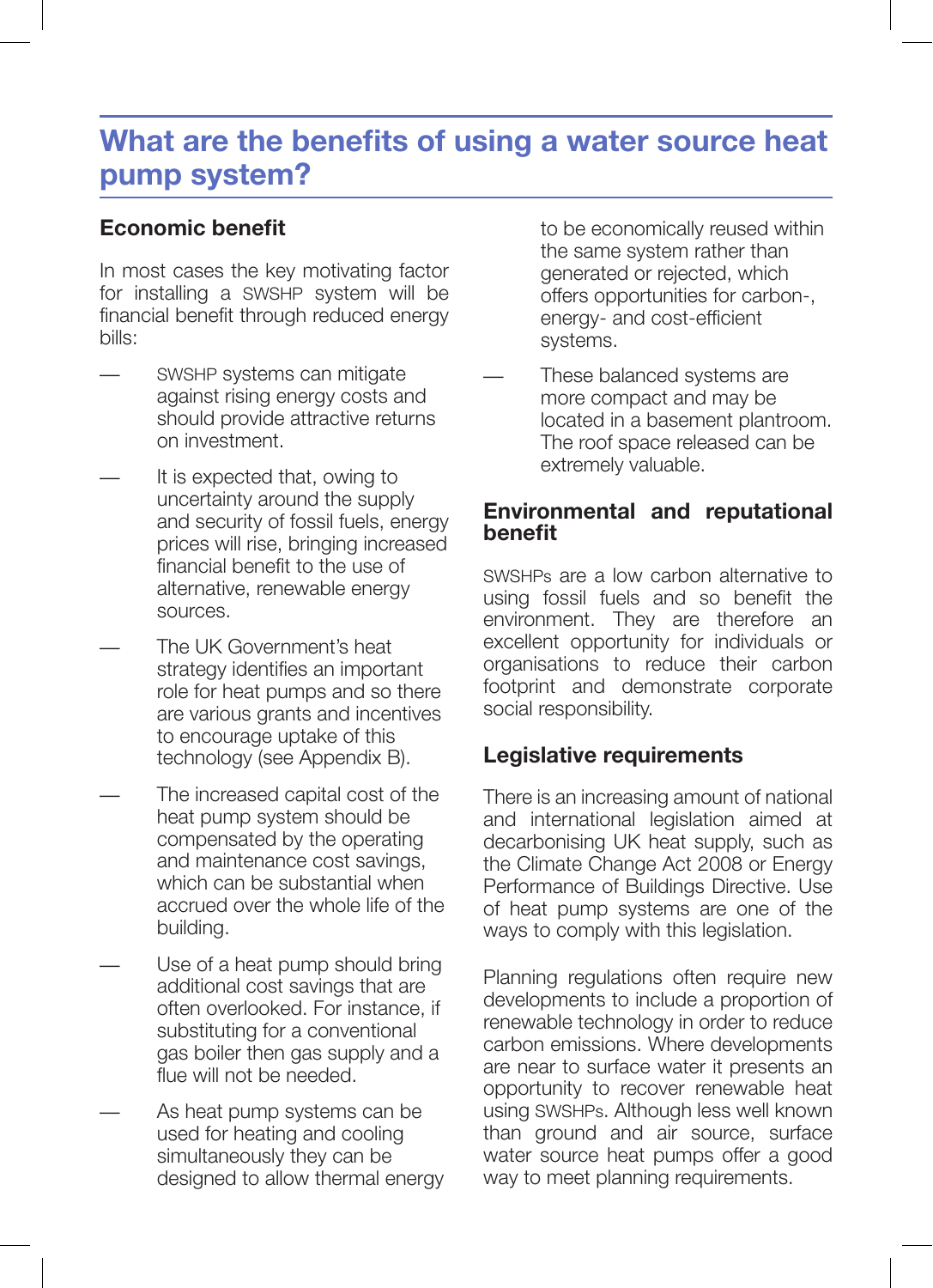## **How will the Code of Practice help me?**

#### **What is in the Code?**

The Code of Practice has been produced to raise standards by setting minimum requirements (and suggested) best practice and by integrating the supply chain across the whole life of a project.

The Code is written to cover all **stages**  of the development cycle of a project from feasibility through design, construction, commissioning and operation.

The core of the Code is structured as follows (see Figure 1, Plan of Work):

- The typical sequence of a project by **stage** from initial brief and feasibility through to decommissioning. The Code may be used either for the entire project or for a particular stage but the greatest value will be obtained when it is followed for all stages.
- For each project stage, a number of **objectives** are set.



*Hydroplates being installed at Kings Mill Hospital, Mansfield (reproduced courtesy of Geothermal International)*

- For each objective a number of **minimum requirements** are defined to achieve the objectives. All of these requirements will need to be met if the project is to comply fully with the Code.
- Roles and **responsibilities** are established for different stages.

#### **How to use the Code**

Use of the Code of Practice can be specified in contracts or tender documents, for entire projects or for specific stages (e.g. construction). If the requirements in the Code of Practice are adhered to, you can be confident that:

- A carefully considered feasibility/design framework will have been followed.
- Legislative and regulatory requirements will have been identified and met.
- Reporting and information handover will allow effective oversight of the project.

You do not need to be a technical expert in heat pump systems to use the Code for procurement or contractual purposes. The Code has been designed (following extensive industry-wide consultation and in collaboration with DECC) to give clients and developers confidence that commonly agreed minimum standards are being followed, and to allow clear communication between different parties in the supply chain.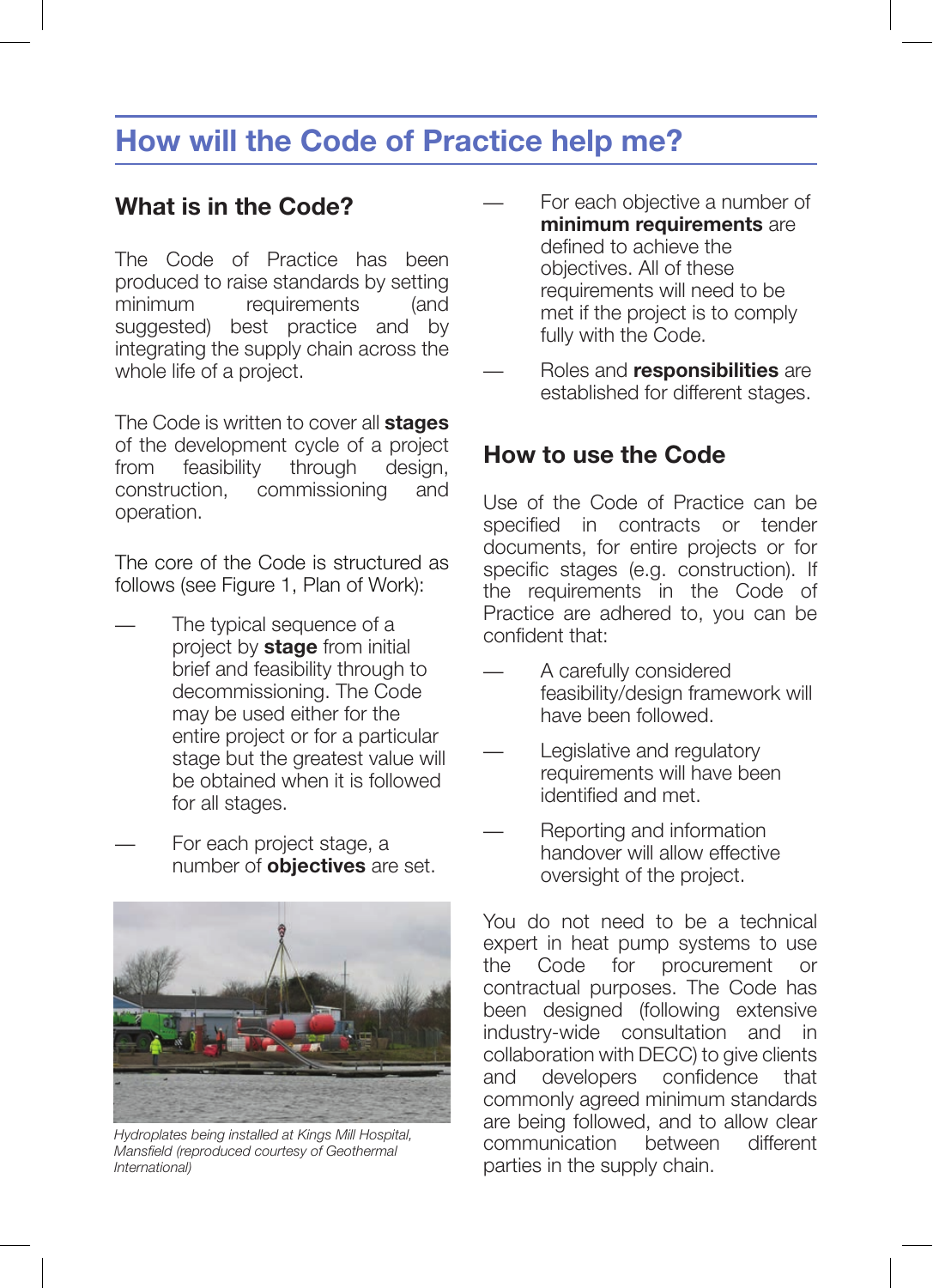## **Water source heat pumps in use**

The installation in **Drammen**, Norway, is an example of a heat pump (using the fjord as its thermal source) feeding into a heat network, which serves a community of 63,000 people and its businesses. Over the year 67 GW·h of the heat network demand is used from the heat pump representing 85% of the annual demand. The network requires hot water generation at temperatures of 90 ºC, achieved by using heat pumps operating in series.



*Heat pumps at Drammen, Norway (reproduced courtesy of Star Refrigeration)*



*Drammen (reproduced courtesy of Star Refrigeration)*

**Kingston Heights** in London (below) is an example of using a river as the water source. Thames water at an average temperature of 10 °C is extracted, filtered and pumped to a plate heat exchanger transferring energy to a closed loop low temperature distribution system. This water/glycol mixture is fed to 39 heat pumps. Each of these feed a number of heat pumps with interconnecting refrigerant pipework. The overall scheme provides 2.3 MW to the complex.